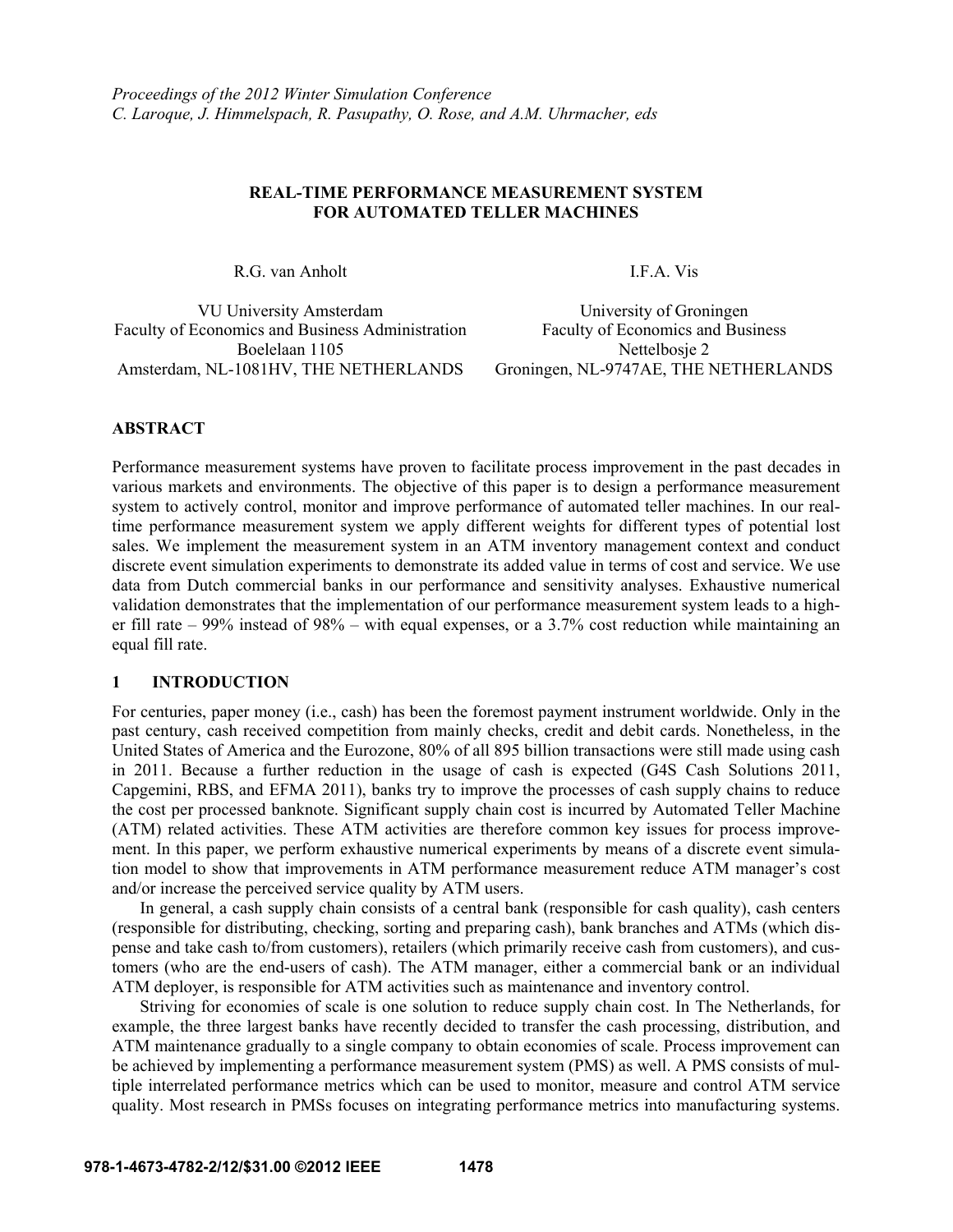The main thought is that a dynamic set of metrics relevant to each managerial level has to be defined instead of using individual performance measures (Ghalayini, Noble, and Crowe 1997). Recently, the added value of deploying multiple PMSs within a supply chain has been studied (Cagnazzo, Taticchi, and Brun 2010). The authors demonstrate that having multiple PMSs within the supply chain is a critical success factor for the entire supply chain .

To our knowledge no PMS for managing ATM replenishments and maintenance is available in literature. Practical studies, however, demonstrate the need. In collecting empirical data at commercial banks in The Netherlands, we noted that banks struggle with the exact definition of performance (Van Anholt and Vis 2010). Consensus exists among commercial banks on the importance of two key service quality dimensions; cost and service, but the actual meaning and usage varies substantially between commercial banks. Every bank aims for low operational cost and high perceived customer service quality, but each bank measures performance dimensions in a slightly different way. The lack of a PMS that covers best practices has been the motivation for conducting the research presented in this paper.

Generally, ATM cash managers have to comply with service level agreements (SLAs) which involve a target fill rate that needs to be fulfilled as an average for a network of ATMs within a time interval. A fill rate is often referred to as the fraction of the demand filled from on hand inventory (Kleijnen and Smits 2003). Demand uncertainty, lead-time uncertainty, and ATM breakdowns keep the fill rate from reaching 100%. We cast doubt on whether this definition of a fill rate is the appropriate metric to measure service quality. For example, users would mind an unavailable ATM more if this ATM is the only ATM in walking distance, than when the unavailable ATM has another (operational) ATM located next to it. We argue that the impact of not fulfilling customer demand on customer satisfaction depends on ATM characteristics and the moment of unavailability. Customer satisfaction is the extent to which the results produced for the customer and the process he or she went through to secure the results meet with his or her expectations (Harvey 1998). We demonstrated that the degree of customer (dis)satisfaction highly depends external factors by conducting a survey with 2,950 Dutch ATM users (Van Anholt and Vis 2012).

To our knowledge, PMSs in both literature and practice do not differentiate between weights of missed transactions, i.e., each missed transaction is considered to impact customer satisfaction equally. The real-time PMS we develop considers differences in weights of missed demand and can be utilized for managing all ATM activities concerned with delivering ATM service quality. The real-time aspect is important because the weight of missed demand is, among other things, a function of time. Next to designing the PMS in this paper, we also add value by demonstrating in a simulation study that implementing the PMS into the inventory management of ATMs improves fill rates and/or efficiency. Simulation allows us to easily model the real-world stochastic variables and complex decisions in a dynamic setting.

Among related literature, Vasumathi and Dhanavantan study the ATM queuing problem using simulation. The developed simulation technique reduces the idle time of ATMs as well as the waiting time of users for any commercial bank with ATM services. Other researchers (Suri, Singh, and Chander 2007) use simulation to determine efficient locations for future ATMs. Also the inventory routing problem of ATM networks has been studied (Wagner 2010). Wagner propose simulation and factorial design methods to analyze the integrated problem of inventory management and vehicle routing. To our knowledge, discrete event simulation has not been used for analyzing ATM service quality before.

In Section 2 we present our real-time PMS. Section 3 elaborates on the key decisions in ATM inventory management and how the real-time PMS interacts with these decisions. A description of our discrete event simulation study is presented in Section 4. Results are included in Section 5, followed by the sensitivity analysis in Section 6. Section 7 presents conclusions.

## **2 REAL-TIME PERFORMANCE MEASUREMENT SYSTEM**

ATM unavailability has several causes; most frequently an ATM is out of service due to a (technical) malfunction, an ATM might also be down because it ran out of banknotes, and a third and last reason of unavailability might be due to an ATM replenishment. ATM users do not leave a trace of visiting an ATM when it is unavailable, so the exact amount of missed demand during ATM unavailability is un-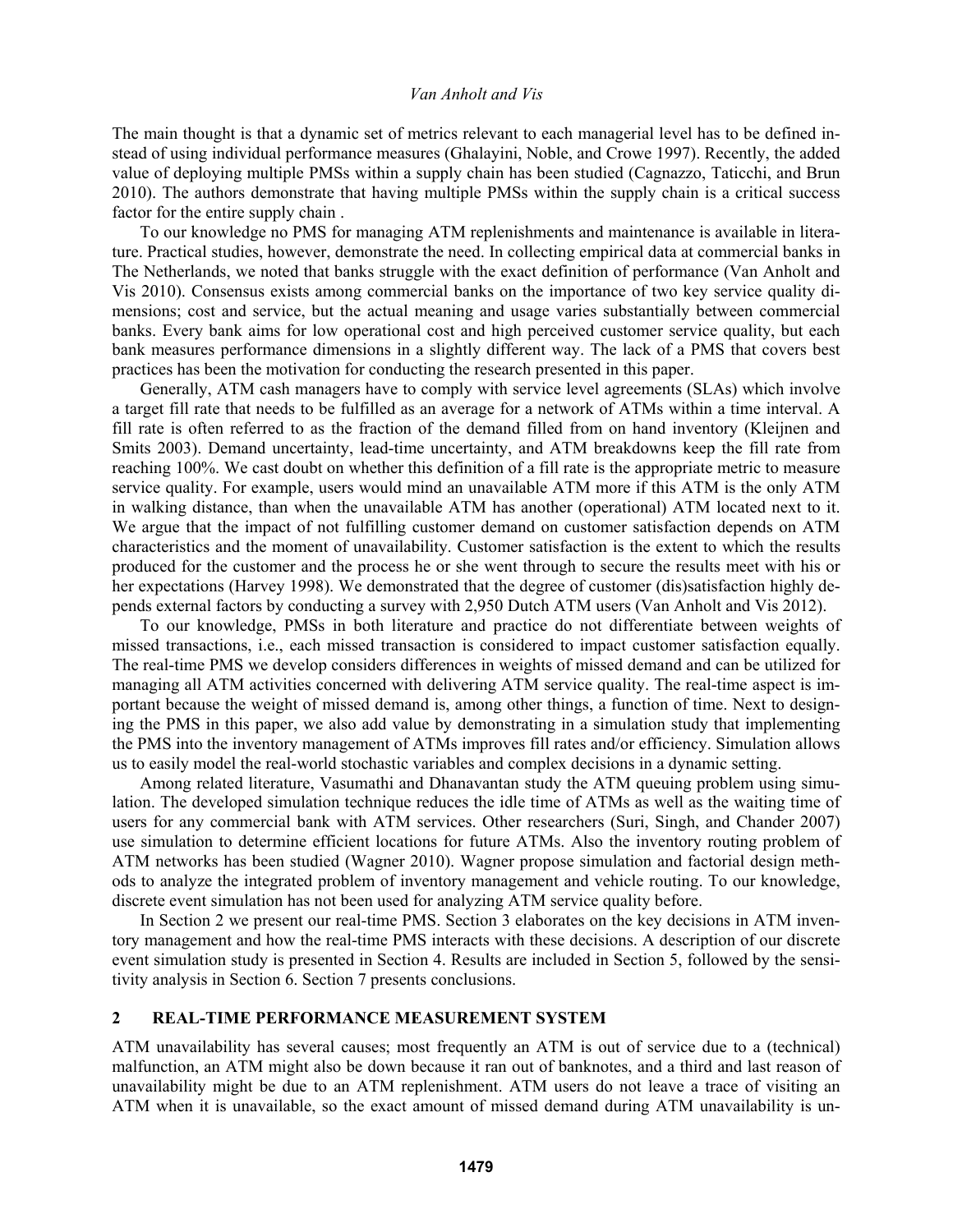known. Consequently, only the downtime can be measured. ATM downtime as sole performance metric is insufficient because it ignores the huge variation in demand volume (see Figure 1 for an example). Different demand volumes can be expected; for example, more demand during daytime than at night, and also more demand during Saturday than during Sunday.



Figure 1: A single ATM's real hourly demand in Euro during a single week

We conclude that an estimate of the amount of missed demand for each coming day and hour is required to calculate the regular fill rate (see  $(1)$ ). An estimate of the amount of missed demand can be derived from the demand forecast. When ATM inventory management is performed properly, a reliable demand forecast is readily available. If not available, the demand forecast needs to be calculated first.

$$
regular fill rate = 1 - \left(\frac{estimated \; missed \; demand}{total \; demand \; fulfilled + estimated \; missed \; demand}\right)
$$
 (1)

Both the ATM characteristics and the moment of ATM unavailability determine the degree of customer dissatisfaction. For example, during a holiday or event an ATM user would be more disappointed when encountering an unavailable ATM than during a regular day. Commonly, a fill rate (see (1)) presumes that every missed transaction has an equal impact on ATM user's satisfaction and is therefore inadequate. In order to apply different weights for different types of missed demand, we consider an adjusted fill rate as additional performance metric. The adjusted fill rate (see (2)) presumes that each type of missed demand has a unique weight.

adj. fill rate = 
$$
1 - \left( \frac{\text{weighted estimated missed demand}}{\text{weighted total demand fulfilled + weighted est. missed demand}} \right)
$$
 (2)

To determine the weight of each type of missed demand we refer to a list of influential factors and elements (see Table 1) which is derived from Van Anholt and Vis (2012). According to commercial banks, individual ATM deployers and ATM users, these factors and elements have a moderating impact on the weight of missed demand. For example, users would be more disappointed if an ATM is unavailable where users can choose a denomination mix (i.e., composition of banknotes) themselves, than when an ATM is unavailable which does not offer this service. Next to assigning a higher weight because of service related arguments, a higher weight might also be preferred for ATMs that are profitable. ATMs can be profitable when users have to pay a surcharge for withdrawing cash. If surcharge fees apply, missed demand can be translated directly into lost income. The moderating effect of each element in Table 1 highly depends on the economic and demographic profile of the local market. Therefore we cannot present generally applicable moderating effects for each element in this paper. For now, we assume that the weight of missed demand for a certain ATM at a certain time can be calculated using the factors and elements in Table 1.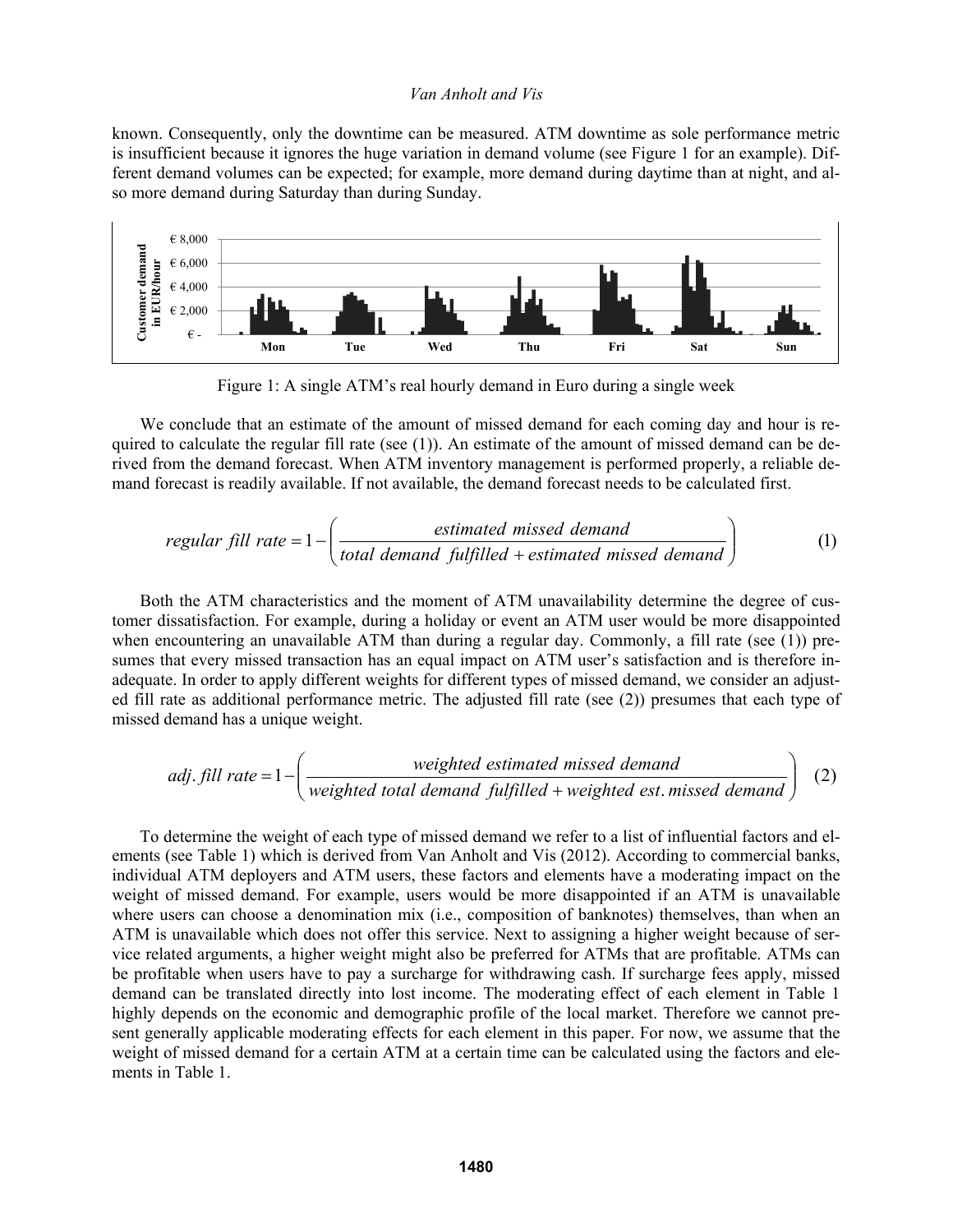| <b>Factors</b>         | <b>Elements</b>                                                         |  |
|------------------------|-------------------------------------------------------------------------|--|
| 1. Moment of ATM usage | during holidays<br>٠                                                    |  |
|                        | during (local) events<br>٠                                              |  |
| 2. ATM characteristics | if the ATM has a deposit function                                       |  |
|                        | if the denomination mix can be chosen                                   |  |
|                        | if the user can check his/her account balance                           |  |
| 3. Location            | if not located next to other ATMs in walking distance<br>$\blacksquare$ |  |
|                        | if the ATM is located in a bank branch<br>٠                             |  |
|                        | if the ATM generally has a long queue<br>٠                              |  |
| 4. Profitability       | when the ATM is profitable due to surcharge fees<br>٠                   |  |

Table 1: Factors and elements increasing the weight of missed demand

The adjusted fill rate will not pay off if no changes are implemented in decision making. We need to avoid missed demand with a high weight, because this would decrease the adjusted fill rate more quickly. Hence, we should concern less about missed demand with a low weight because this would decrease the adjusted fill rate less quickly.

ATM managers need to comply with a certain target fill rate. The fill rate and other metrics are monitored during a fixed time interval; for example, a month, a quarter or a year. At the end of each time interval, performance metrics are registered and reset to zero. Hence, when the time interval runs to an end, the performance objectives should be met. For example, a target fill rate of 98% means that the realized fill rate should be equal or higher than 98% at the end of the time interval. Real-time monitoring of the realized fill rate is crucial because the amount of already missed demand determines how much demand can still be missed until the end of the time interval to achieve the target.

In Figure 2 a performance dashboard is included to show how the adjusted fill rate can be monitored in real-time. The performance dashboard can be constructed by keeping track of the amount, the cause and the weight of the estimated missed demand. The bar chart depicts the estimated missed demand in percentages, which coincide with the regular fill rate. We distinguish between a range of weights of [0.1 - 1.9] and we colored missed demand with a higher weight red and missed demand with a lower weight green. The adjusted fill rates have slightly different values than the regular fill rate because they are obtained by multiplying the missed demand with the respective weights. In the example in Figure 2 we observe that most demand has been lost because of ATM failures. We also see that each type of unavailability led to missing demand with both higher (colored red) and lower (colored green) weights. In practice, it could occur that the missed demand with higher weights (or lower weights) are primarily generated by one type of cause only.



Figure 2: Performance dashboard of the regular and adjusted fill rates with numerical data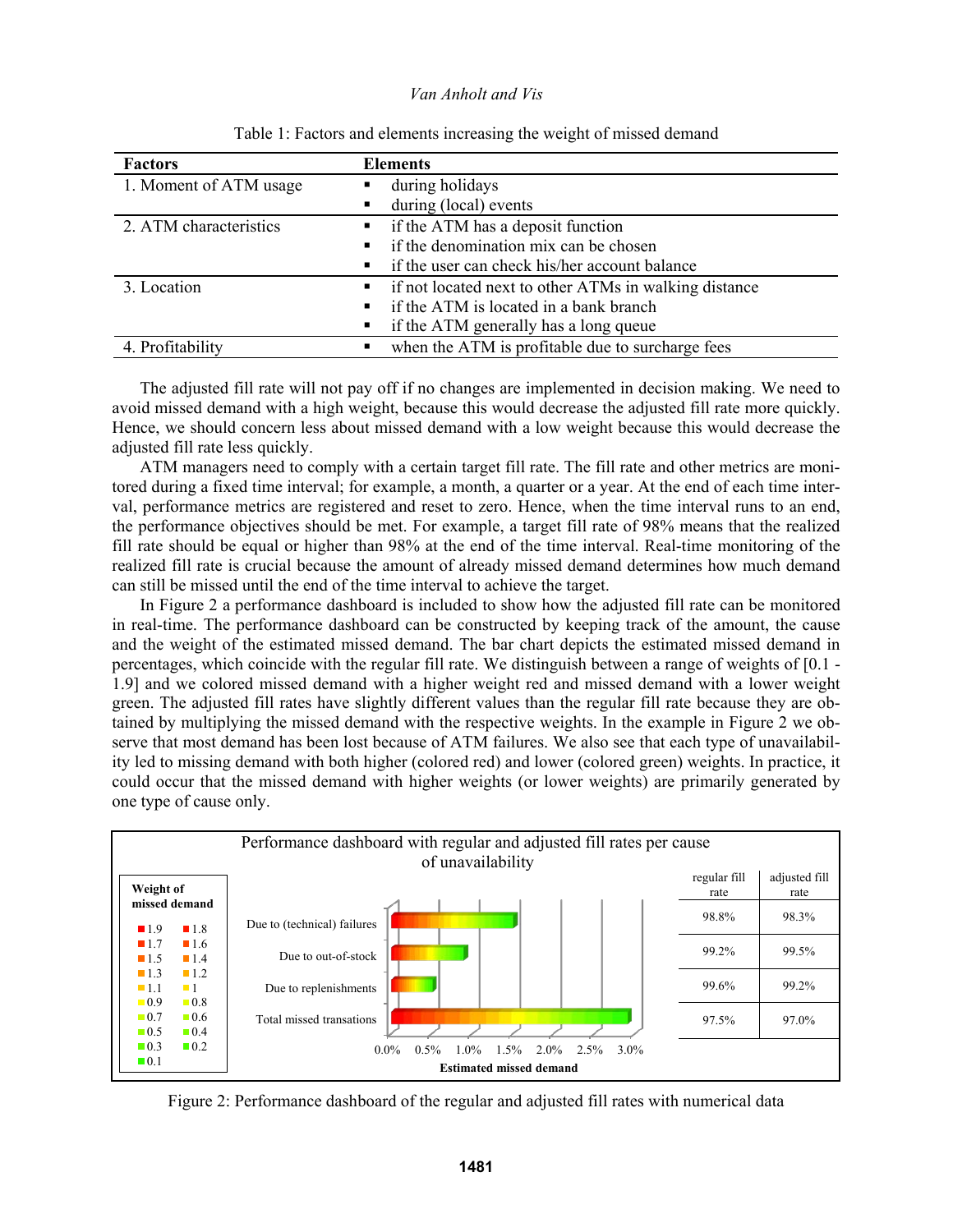In addition to the adjusted fill rate, the holding and ordering costs are important metrics in the realtime PMS as well. The holding cost is also denoted as the interest cost or opportunity cost of cash, because cash owners do not receive interest income from cash that is stocked in ATMs. The ordering cost consists of the order preparation cost at a cash center, the transport cost, insurance cost and the cost of the actual replenishment. Transportation is particularly expensive because cash is a high value, high density product; transportation requires specialized armored trucks, delivery by at least two persons and insurance. The following section describes how the real-time PMS can be integrated in an ATM inventory management context.

## **3 REAL-TIME PMS AND ATM INVENTORY MANAGEMENT**

This section addresses the integration of our real-time PMS in an ATM inventory management context. It is important to not only measure the adjusted fill rate, but also act accordingly. We discuss how decisions need to be taken in an ATM inventory management context while continuously using information provided by the real-time PMS.

Inventory management of ATMs is concerned with several interrelated key decisions. We consider the inventory management problem of choosing efficient reorder moments and efficient order quantities of ATM replenishments such that a target fill rate is achieved. When an ATM replenishment is ordered by an ATM manager, the order is consecutively prepared in a cash center, cross-docked at an armored carrier's vault, transported to the ATM and finally the ATM is restocked with the ordered cash.

An ATM's cash hold usually consists of four cassettes, each capable of storing up to two thousand banknotes of the same denomination. Given the currency denomination and customer demand of the respective market, ATM managers decide about the capacity of ATMs. In The Netherlands, for example, most ATMs are fitted with  $2x \in 50$ ,  $1x \in 20$  and  $1x \in 10$ , which adds up to a capacity of  $\in 260,000$ . Due to customer demand, inventory decreases over time and replenishments are required. A lead-time between ordering and delivery needs to be taken into account. A demand forecast is required to estimate whether enough inventory is available to cover the order lead-time and to decide when an order needs to be placed. On every workday there is a specific cut-off moment (e.g., 11.00AM) before which a replenishment order can be placed. If an order is placed after this moment, the delivery will be performed after one additional workday. Due to ordering cost it is wise to postpone ordering as much as possible. Roughly, an order will be placed only if postponement would lead to a significant amount of missed demand.

The order quantity mainly depends on the holding cost of cash. To reduce the holding cost, small order quantities are preferred. Small order quantities however, result in frequent ordering which is expensive as well. Just like in traditional inventory problems, ordering cost and holding cost are continuously in debate. In principle, we apply the Silver-Meal heuristic (Silver and Meal 1973) to calculate the order quantity, which involves determining the order quantity to fulfill a number of review periods of future demand which results in lowest overall cost. We slightly adjust this heuristic to account for ATM capacity constraints, non-delivery days, variable lead-time and stochastic demand.

We fully integrate the real-time PMS in an inventory replenishment model that is purposely designed to perform ATM cash management (Van Anholt and Vis 2010). This inventory replenishment model considers a periodic review policy, non-stationary stochastic customer demand (with irregularities such as holidays, events and disturbances like ATM breakdowns), a stochastic replenishment lead-time, a target fill-rate and an ATM capacity restriction. We also assume specific delivery weekdays (e.g., not during the weekend), a fixed holding cost per stocked unit of cash and a fixed ordering cost for each replenishment. The inventory problem for ATMs is different from similar problems in other areas because of the combination of; relatively high holding and transport costs (due to safety and insurance), a homogeneous product, certain demand characteristics (difficult to forecast accurately because of high variability, seasonality and trends), certain lead-time characteristics (unknown delivery time and specific delivery working days and hours), and a target fill rate to comply with.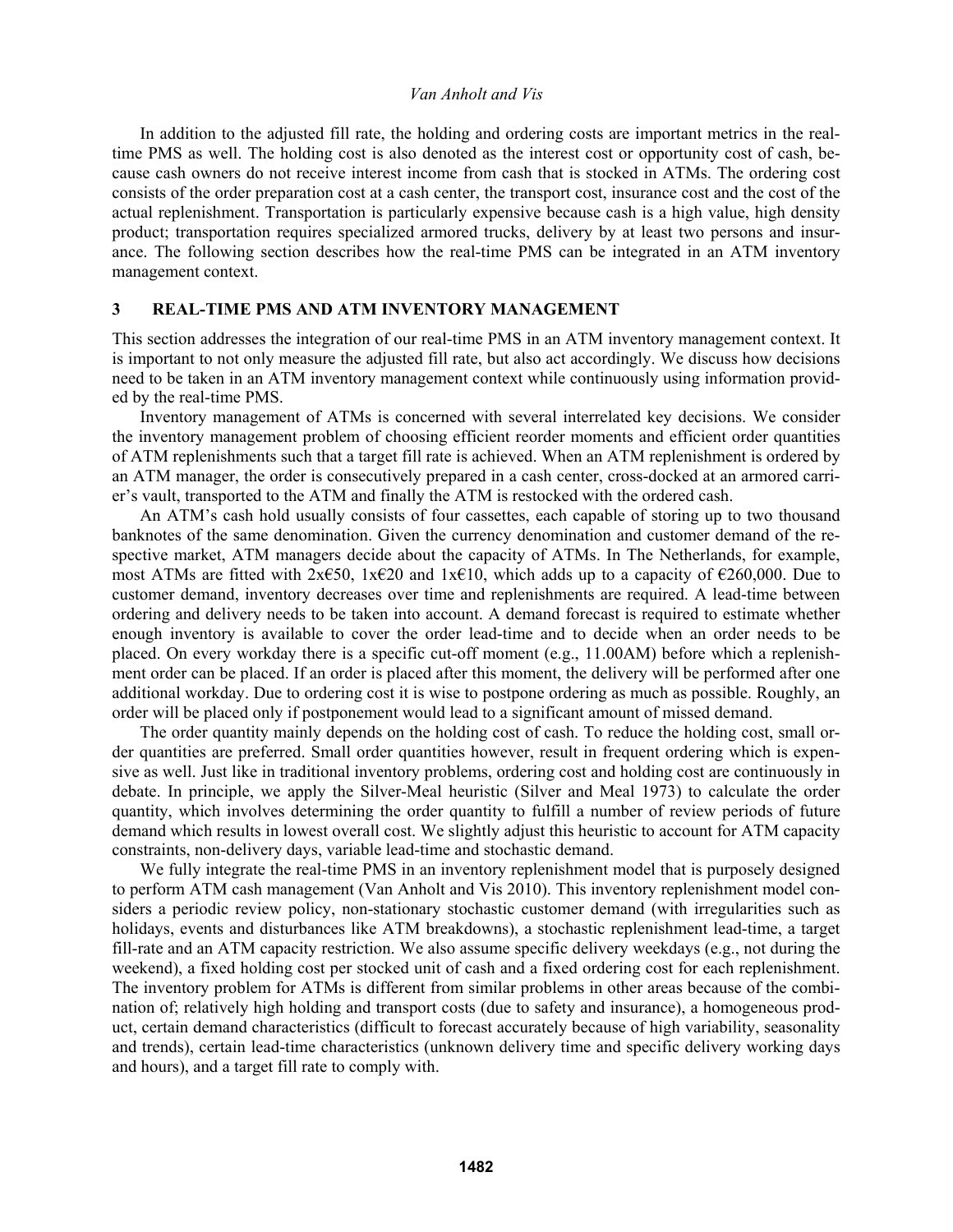We elaborate in the remainder of this section on the decision of when to order an ATM replenishment. The decision of when to order is basically choosing between two options upon each reorder moment; order 'now' or postpone ordering (see Figure 3).



Figure 3: Schematic overview of the decision "when to order a replenishment"

A target fill rate (by definition smaller than 100%) presumes some percentage of demand is allowed to be missed. We estimate the amount of demand that can be missed until the end of the measurement time interval such that the target fill rate can still be achieved. We refer to this amount as the 'buffer'. As the name suggests, the buffer is initiated to cope with ATM unavailability, caused by uncertainty in demand, lead-times and breakdowns. To ensure that efficiency is obtained, the buffer should be used gradually during this interval and the buffer should be (near to) depleted by the end of the measurement time interval. The entire buffer should not be blown entirely at the beginning of the measurement time interval to avoid having high safety stocks later on. Also, being too careful and not using the buffer (enough) would incur high cost as well. Therefore, at each reorder point, ordering is only postponed if this would not lead into allocating more than a specific percentage (referred to as the 'degree of risk') of the buffer (see decision A in Figure 3). The input parameter 'degree of risk' is the fraction of the buffer that can be allocated at each reorder point. The effect of choosing different values for the 'degree of risk' on performance is checked in the sensitivity analysis in Section 6.

If the buffer is really small or negative, decision A would lead in extremely high safety stocks. Therefore one exception has been included: Postponement is also allowed when the expected amount of missed demand is smaller than (*1–target fill rate*) \* *average order quantity* (see decision B in Figure 3). Decision B basically ensures that the achieved fill rate stays within the target fill rate or ensures that the achieved fill rate is not getting worse.

To achieve the *adjusted* fill rate we integrate the real-time PMS into the inventory management system by calculating the buffer with the weighted amount of missed demand. The integration ensures that the buffer decreases only slightly when demand with a low weight is missed and the buffer decreases substantially when demand with a high weight is missed. More costs will be incurred for avoiding stock-outs when missed demand has a high weight and less costs will be incurred when potentially missed demand has a low weight. We state that overall inventory management cost reduces or customer satisfaction improves by adopting the real-time PMS. We construct the following hypotheses:

- **Hypothesis 1** Integrating our real-time PMS in an ATM inventory management context reduces total ordering and holding cost while the same fill rate is achieved.
- **Hypothesis 2** Integrating our real-time PMS in an ATM inventory management context increases the realized fill rate while the same cost level is maintained.

In the next section a simulation model is proposed in order to test both hypotheses in Section 5.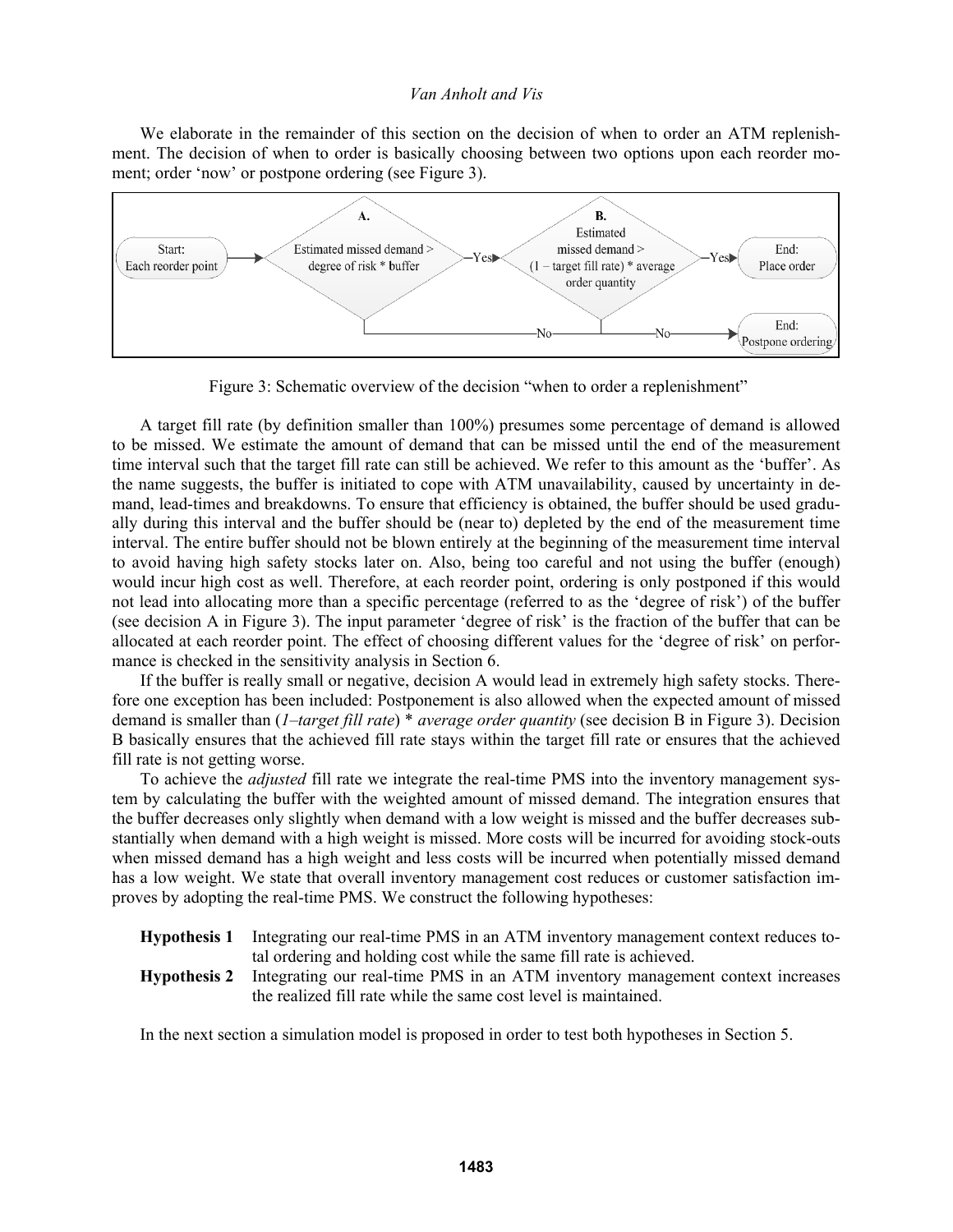#### **4 SIMULATION MODEL**

A mathematical programming based approach is difficult to realize because of the uncertainty in both customer demand and replenishment lead-time. Also, the target fill rate as input parameter is difficult to deal with in an optimal approach. Considering this, a discrete event simulation (DES) based approach is chosen. DES allows for easy modeling of dynamic and continuous systems (Law and Kelton 2000). We design a DES model of ATM replenishment decisions in which the real-time PMS is integrated.

Important to conducting a simulation study is verification and validation. We used the verification and validation paradigm of Sargent (2005). While building the model we used animation and kept track of variables to check whether the functioning of the model was credible, that is, if decision variables, tallies and output parameters show plausible values. To check the face validity; the input parameters, the decision variables and the behavior of the model are discussed with cash managers from Dutch commercial banks. We controlled for the internal validity by performing multiple simulation replications to determine the stochastic variability in the output parameters. A reasonable amount of variation was found, but not too much to question the appropriateness of the system. The event validity is examined in Section 5, where we compare real demand data with numerical demand data. Finally we perform a sensitivity analysis on the values of input parameters in Section 0 to test the robustness of the system.

Rockwell Arena Software version 12.0 is used for building the simulation model. The simulation model is a representation of the real problem setting. We modeled the inventory management of a single ATM. Real historical demand of ATMs from Dutch commercial banks from January 1, 2008 to April 1, 2009 are used in simulation. The run length is nineteen months of which the first fifteen months are used to warm up and forecast demand. Demand forecasts for the subsequent four months are derived to allow for comparison with real demand. During these months we let the model decide about the order frequency and order quantities. One measurement time interval (See Section 2 for a definition) is assumed. In other words, we keep track of the realized fill rate and costs within the last four months.

In order to simulate different weights for different types of missed demand, we vary between two weights in the simulation; either a high or a low weight. Weights are assigned randomly to days such that every day has either a high or low weight. The assigned weight of potentially missed demand may alter more or less frequently and also a larger or smaller differentiation in weights may be desired in practice. In this simulation study however, the emphasis is on demonstrating that assigning different weights adds value. To avoid complexity we choose to randomly assign weights per each day. We introduce the parameter 'diversity of weights' to indicate the actual values of high and low weights. The 'diversity of weights' is a real value between zero and one. Instead of a standard weight of 1, a high weight is assigned 1 plus the 'diversity of weights' and a low weight is assigned 1 minus the 'diversity of weights'.

Table 2 indicates the values of the input parameters used in the baseline scenario. The value of the 'diversity of weights' is set to 0.8 which means missed demand with high impact weighs 1+0.8=1.8 and missed demand with a low impact weighs 1–0.8=0.2. We argue that this is a reasonable value for the baseline scenario given the fact that ATM users perceive service quality at ATMs differently depending on the respective ATM and the time of ATM usage.

| Customer demand = Real or numerical demand | Interest rate $= 5\%$                   |
|--------------------------------------------|-----------------------------------------|
| Reorder moment $= 11.00$ AM                | Cost per replenishment = $\epsilon$ 120 |
| Standard lead-time $= 2$ days              | ATM capacity = $\epsilon$ 260,000       |
| Delivery days = Monday until Saturday      | Target fill rate = $98\%$               |
| Delivery time = $10\%$ between 8-9AM,      | Degree of risk = $0.5$                  |
| 10% between 9-10AM,                        | Diversity of weights = $0.8$            |
| $\cdots,$                                  |                                         |
| $10\%$ between 5-6PM                       |                                         |

Table 2: Input parameter values for the Baseline scenario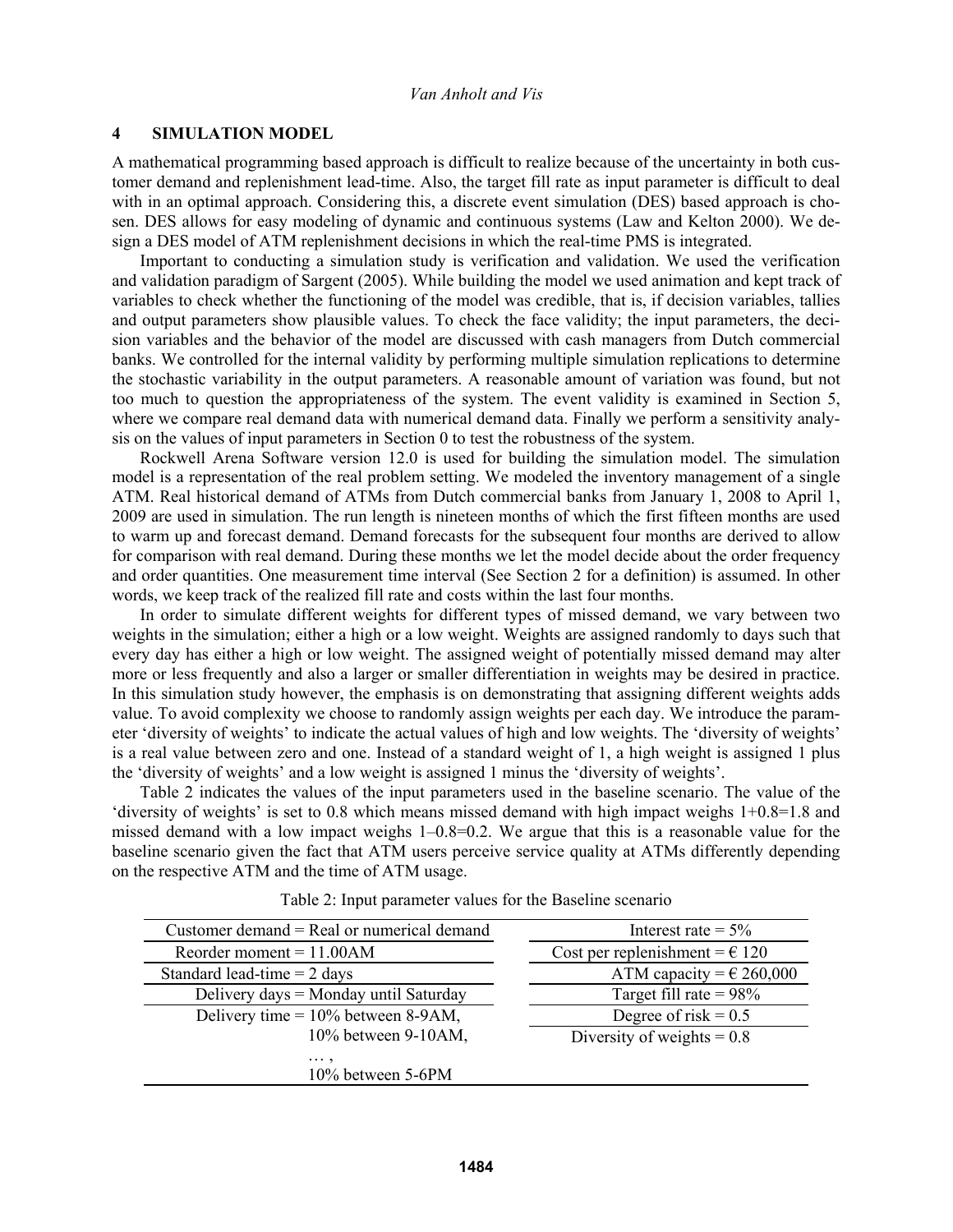#### **5 RESULTS**

This section presents the results of the simulation experiments. We conclude that for all experiments in this paper 200 replications per simulation experiment is sufficient (Law and Kelton 2000).

We animated the inventory and inventory position over time in a line chart for validation purposes. A screenshot of this chart during one replication of the baseline scenario is depicted in Figure 4 to visualize the outcome of the model. As depicted, we started every experiment with an initial inventory level of  $\epsilon$ 260,000. Figure 4 clearly shows that the inventory level reduces due to customer demand. The horizontal axis depicts the time in number of hours, the vertical axis the inventory in Euros. The red line indicates the inventory and the green line the inventory position over time. Figure 2 demonstrates that the actual lead-time between ordering and delivery varies in length due to the fact that a Sunday is not a working day. Also, the time between deliveries differentiates which is caused by demand uncertainty. The chosen order quantities are neither constant; sometimes the ATM is stocked up to capacity and sometimes the ATM is replenished up to, for example, only  $\epsilon$  150,000. A small order quantity might be chosen because it is inefficient to order more. For example, if the weekend demand cannot be covered with a single replenishment, another replenishment is necessary just before the weekend. In this case, the inventory management system decides to put enough cash in the ATM to sustain until just before the weekend.



Figure 4: Screenshot of the line chart in the simulation model indicating inventory over time

The main goal of the simulation experiments is to test whether implementing the real-time performance measurement system reduces total cost (i.e., holding and ordering costs) while the perceived service by customers remains unchanged. We performed forty-four experiments in total; eleven similar experiments in four different settings. The four settings are combinations of either real or numerical demand and either with or without the real-time PMS. For each setting we performed eleven experiments indicating various input target fill rates. The results are shown in Figure 5.

The results show that the target fill rate has been achieved for each of the experiments, both for the real, as for the numerical demand. Even for the highest target fill rate (99.5) the experiments show a significant difference with the realized fill rate (99.60, 99.65, 99.71, and 99.68).

All graphs of Figure 5 show that the total cost is exponentially increasing with higher target fill rates. This makes perfect sense because of the stochastic nature of the system (e.g. variability in demand and lead-times) makes it hard and thus expensive to reduce downtime to a minimum.

While differentiating between the weights of missed transactions (i.e., with real-time PMS), we kept track of the regular realized fill rate as well (see Graph b and d in Figure 5; line with diamonds). It turns out that the ATM is unavailable more often when our real-time PMS is integrated (see the regular fill rate in Graph b and d in Figure 5) . However, ATM users are equally satisfied because the adjusted fill rate has been reached (see Graph b and d in Figure 5). The reasoning behind this observation is the following: With the real-time PMS, the majority of missed demand takes place when missed demand has a low weight and less demand is missed when customers assign more weight to ATM unavailability.

In Section 3 we hypothesized that the integration of our real-time PMS either reduces cost or increases the fill rate. If we compare the incurred cost from both settings (i.e., with or without real-time PMS, see Graph c and d in Figure 5), we find proof for Hypothesis 1; an independent two-samples t-test shows a significant cost reduction of 3.7% on average when the real-time PMS is integrated in the inventory man-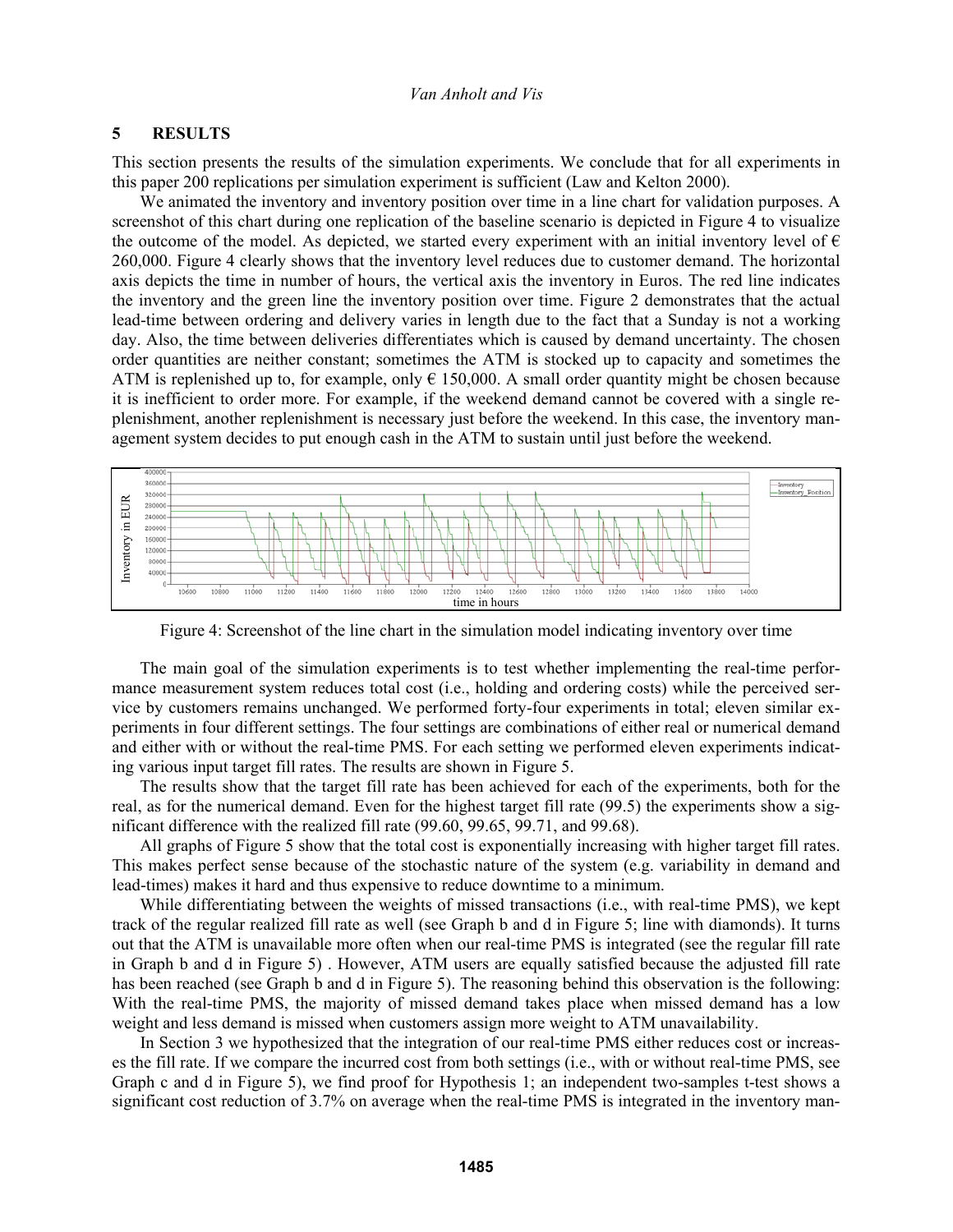agement system. The difference of 3.7% is found when we compare the obtained cost levels in both settings for each input target fill rate and take an average. We find proof for Hypothesis 2 as well; a significant increase in realized fill rate is achieved with equal expenses. For example, when aiming for an adjusted fill rate of 99% (see Graph d), equal costs are incurred as in the scenario of aiming for 98% of regular fill rate (see Graph c).



Figure 5. Simulation results depicted in four graphs: a) real demand without real-time PMS, b) real demand with real-time PMS, c) numerical demand without real-time PMS, and d) numerical demand with real-time PMS.Sensitivity Analysis

## **6 SENSITIVITY ANALYSIS**

A genuine simulation model needs to be validated with a sensitivity analysis on input parameters (Kleijnen and Smits 2003). This section provides a sensitivity analysis on the key input parameters (presented in Table 2) by conducting four types of experiments:

- a. When considering real demand in Section 5, the demand of a single ATM was considered. Simulation experiments are performed for an additional nine ATMs while considering real demand and baseline parameters. Real demand of the additional nine ATMs is also obtained from Dutch commercial banks.
- b. We introduced the input parameter 'degree of risk'. The degree of risk represents the fraction of the 'buffer' (i.e., the demand that can still be missed in order to fulfill the target fill rate) that is allowed to be claimed when deciding about postponing an order. See Section 3 for a detailed description of this parameter. The degree of risk is set to 0.5 in the baseline scenario. To test the ef-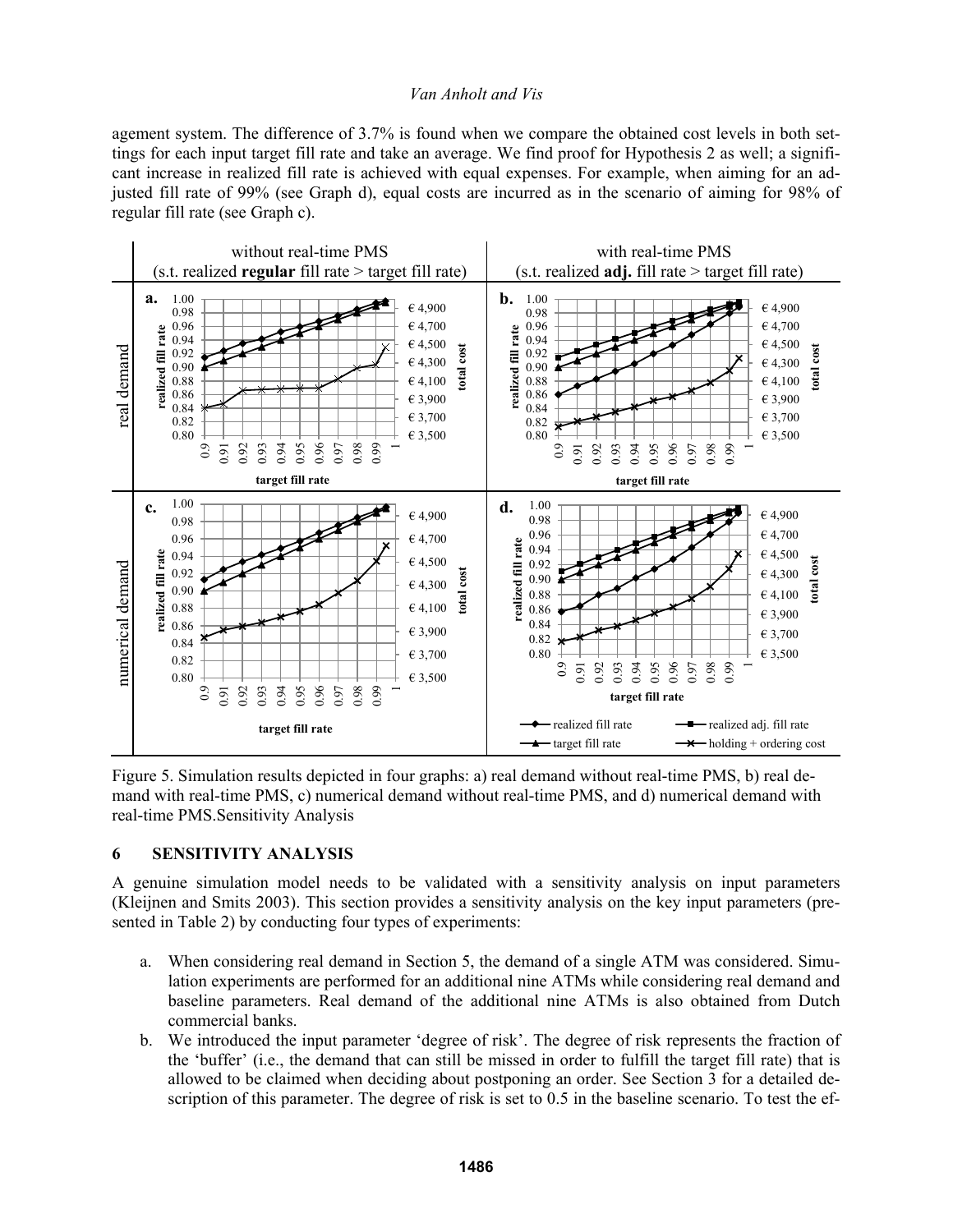fect of different values on the performance, we performed various experiments while assuming numerical demand.

- c. We varied with the cost per order and the interest rate to assess their impact on overall cost.
- d. The input parameter 'diversity of weights' is introduced in Section 4. This parameter determines the diversity between the assigned weights to potentially missed demand. We are interested in understanding what happens to the ATM performance with a vast diversity of weights compared to a narrow diversity of weights.

A graph for each type of experiment is shown in Figure 4. From graph a we conclude that the target fill rate of 98% is achieved for almost every ATM while focusing on the regular fill rate and on the adjusted fill rate. The only exception is ATM 8, for which the target fill rate is not achieved. When identifying the cause it seemed that ATM 8 suddenly received much more demand. Apparently the demand forecast did not foresee this sudden increase in demand and this caused too much ATM unavailability in the end. Irregularities and uncertainties in real life make it impossible to ensure the target fill rate is achieved for every individual ATM for every moment in time. Next to that, we strive for a solution that is affordable as well. In reality, ATM cash managers are appointed to achieve a certain fill rate for their entire ATM network and not for each individual ATM. If we average the realized fill rates of all ten ATMs, the realized fill rate is well above the targeted 98%. In practice, this sudden increase in demand could have been noticed earlier and the demand forecast could have been adjusted accordingly. Also, this example illustrates the necessity of a real-time approach.



Figure 6: Sensitivity analysis: Four types of experiments

The 'degree of risk' is tested in Graph b in Figure 6. We stated in Section 3 that a low degree of risk is costly because orders would be placed (too) early. Contrarily, a high degree of risk leads to blowing the entire buffer in the beginning of the measurement time interval. When the latter occurs, the system has to account for more safety stock at future orders, which is expensive as well. These expectations are proven valid by the experiments depicted in Graph b. Risk aversion (i.e., a low degree of risk) leads to a higher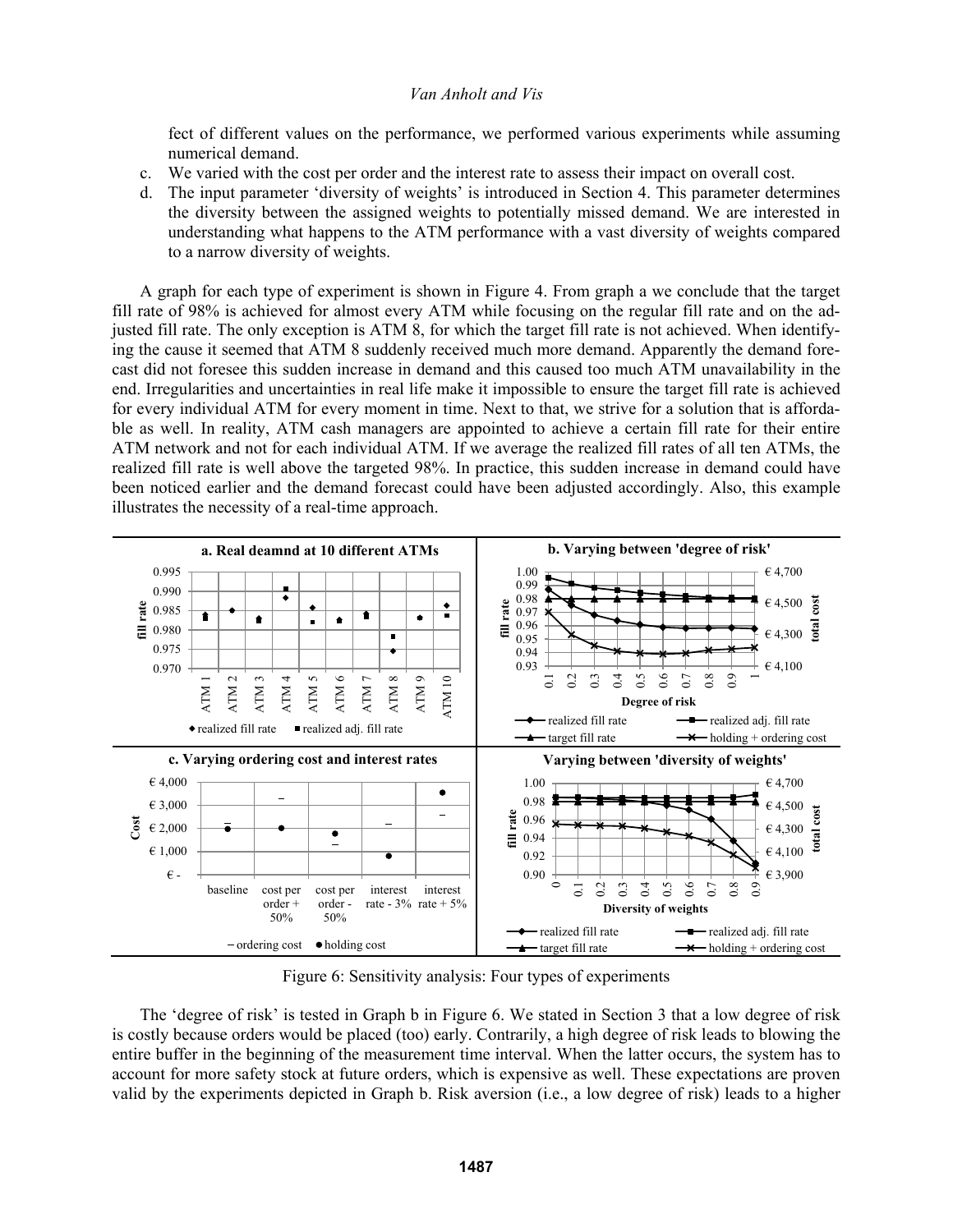fill rate and is indeed expensive ( $\epsilon$  4,445 with a value of 0.1). The higher realized fill rate (99.6% with a value of 0.1) is probably valued by the users, but performing better than agreed does not generate extra income for the manager. When choosing an average degree of risk (degree of risk = 0.5) a total cost of  $\epsilon$ 4,181 is incurred. The cost increases when choosing a higher degree of risk ( $\epsilon$  4,218 with a value of 0.9), because a large share of the buffer is blown in the beginning of the measurement time interval.

The third graph (see Graph c of Figure 6) checks the sensitivity of two parameters; the cost per order and the interest rate. The first experiment is the baseline scenario and we compare the performance of the other four experiments with the baseline performance. A 50% higher cost per order leads to higher ordering cost and equal holding cost. Someone might expect to see higher holding cost as well, because it makes sense to keep more cash in stock to reduce the order frequency, but in this case the ATM capacity constraints the order quantity. In the third experiment we check the consequence of 50% lower cost per order. As expected, both the ordering cost and the holding cost drop. In the fourth and fifth experiment we vary with the interest rate. An interest rate of 2% instead of 5% reduces the cost of cash and therefore larger order quantities can be expected. However, due to the ATM capacity, the ordering cost remains unchanged. The last experiment in Graph 5 shows that an interest rate of 10% instead of 5% increases both holding and ordering cost. Apparently more orders are being placed with smaller order quantities. All experiments depicted in graph c of Figure 4 represent expected outcomes.

The final set of experiments concerns the input parameter 'diversity of weights' (results are shown in graph d in Figure 6). The total cost is lower when the diversity of weights is larger. For example, a 'diversity of weights' value of 0.9 incurs a total cost of  $\epsilon$  4,075 and a diversity of weights of 0 incurs a total cost of  $\epsilon$  4,343. As expected, the system allows customer demand to be missed easier when this missed demand does not have much impact on customer satisfaction. Important to notice is that a diversity of weights of 0 equals the scenario of assuming equal weights for missed transactions. Hence, the adjusted and regular realized fill rates are equal as well.

This sensitivity analysis demonstrated that our expectations and assumptions were correct. We also demonstrated the importance of a real-time approach and we showed that the real-time PMS is capable of dealing with a great variety of data.

## **7 CONCLUSIONS**

A real time performance measurement system (PMS) is designed in this paper. We demonstrate that the integration of our real-time PMS into an ATM inventory management system adds value by means of discrete event simulation experiments. The integration leads to a higher fill rate, 99% instead of 98% with equal expenses, or a 3.7% cost reduction while maintaining a 98% fill rate.

The assignment of different weights to missed demand is the key element of our real-time PMS. This property results in a high service quality delivery only when there is also a demand for high quality service. With our real-time PMS in place, ATM users will experience less unavailable ATMs when it really matters, for example, during a national holiday. When ATM unavailability does not have much impact, for example, when many other ATMs are available in the area, ATMs will be out of service more often.

Although we did not integrate the PMS into other processes that are concerned with ATM (un)availability, we believe the real-time PMS can add value in those other areas as well. For instance, integrating our PMS into the process of ATM preventive and corrective maintenance would result in aiming for shorter service windows when the impact of missed demand is higher, and would result in aiming for longer service windows when the impact is lower.

An elaborate sensitivity analysis shows the real-time PMS is robust and is capable of dealing with a great variety of data. In our PMS, the parameter 'diversity of weights' indicates the extent to which the weight of missed demand varies. We show that a larger diversity between weights improves fill-rates or efficiency even further. However in practice, the actual diversity of weights of missed transactions depends on the ATM network. Our measurement system would perform well in especially dynamic environments where the demand for ATM services is highly unstable.